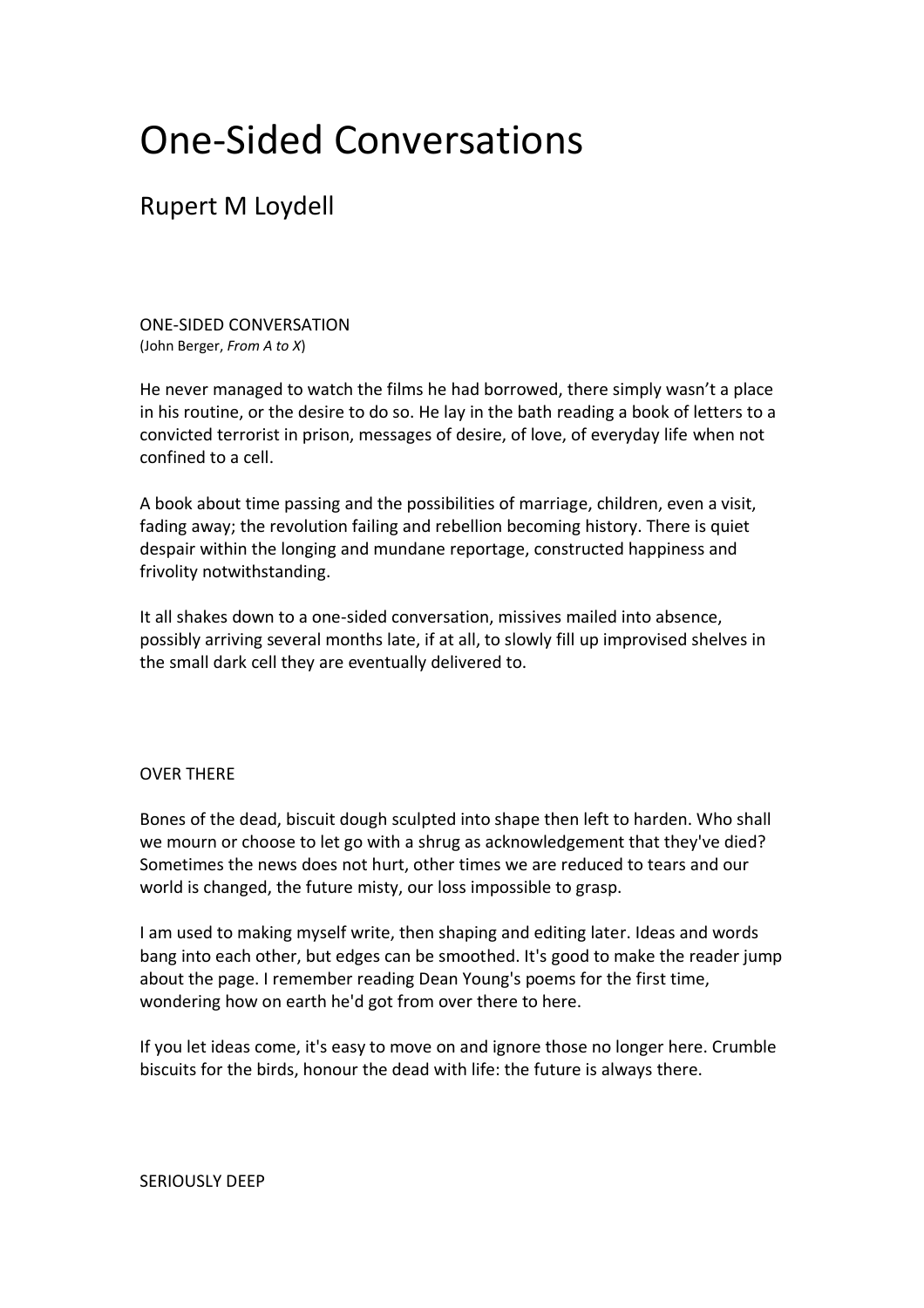I am trying to escape, see it as a new future, full of possibilities. She says I am running away, I know it is time to move on. We've outstayed our welcome, there is little left for us here.

I am worn out with it all, we can only measure the strata and think about the past. How strange history is, buried in the ground. How did we end up with these friends and lose so many others on the way?

Pass me the measuring rod, put your hammer away now; fossils are for the future, a faded photograph will have to do.

WHAT CONCERNS YOU?

How far away everything is.

How the seasons come and go.

How we cannot undo time.

All the poems waiting to be written.

All the poems wanting to be written.

Unused words on unwashed windows.

#### MY YOUNGER SELF

I listen to you stomp upstairs, fed up with homework and my nagging, on your way to bed. I'm already reading in mine, grateful for rest after a day spent being paid to not do what I want to do, to be somewhere else.

I try to make my dreams realistic, but it's impossible. I just want to sit in the garden on my own, eat lunch and dinner with you, write and paint, watch the sun go down and think about what I have done.

Life's been full but the future's taken away: friends dead, stupid politics and racism, bank accounts empty, however much we earn. Why do we let ourselves buy into bullshit, lies and discontent?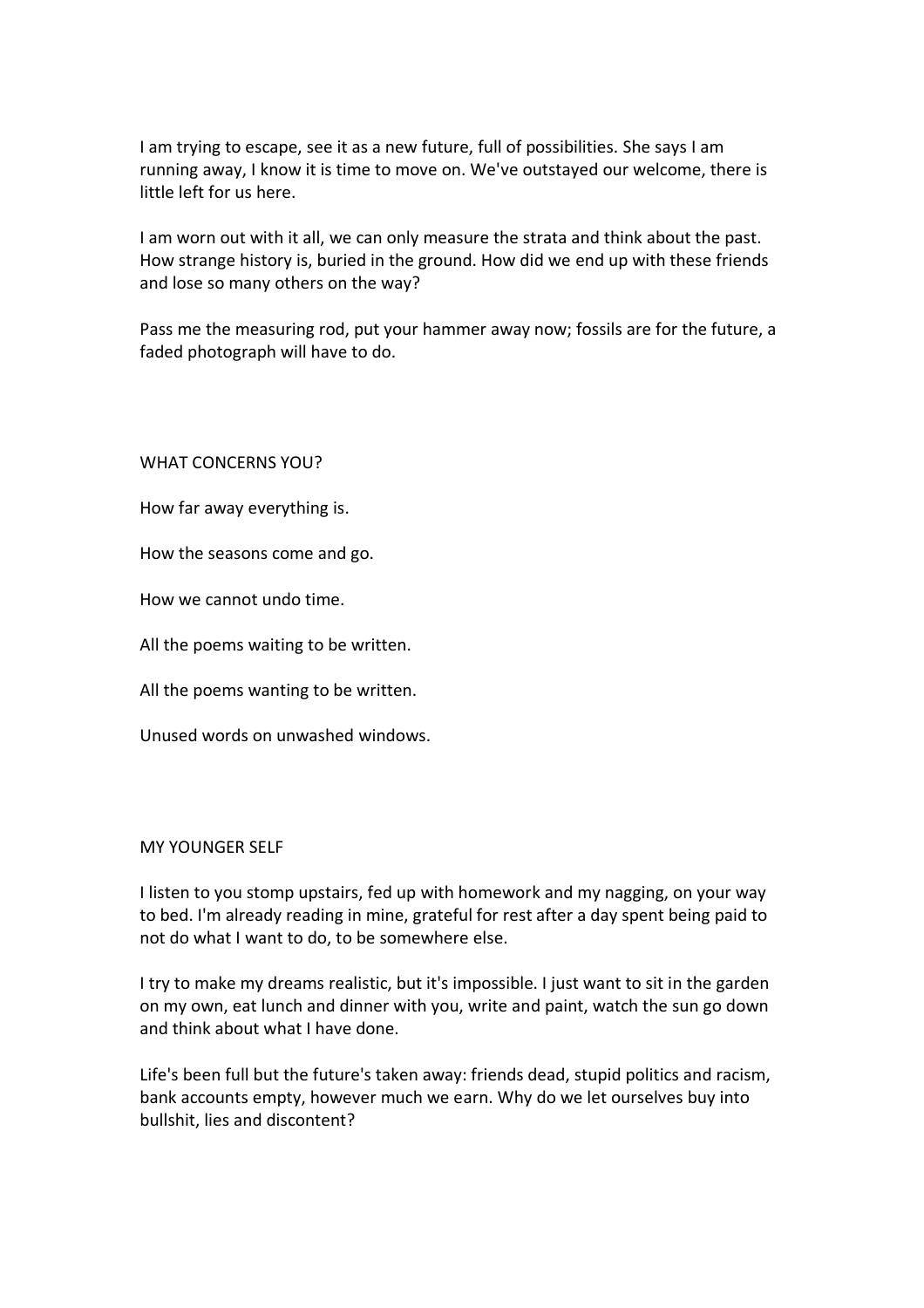I stand beside my younger self, urging him to abandon common sense or ambition. Just be kind, be poor, do what you want to do.

#### ADRIFT

So why is reading in the morning with the curtains closed, so difficult compared to reading late at night? It's the same bedside lamp, same book unless you finished it yesterday, but now the bulb is dim and I can't find out how to hold the pages without my own hand's shadow on the text. It's a luxury, but not working.

The owls outside are silent and the thorn tree is no longer banging against the pipe. It sounded like we were at sea, ropes slapping on an aluminium mast, wind tearing past our cabin. The ship's cat is asleep on our bed again, my mate has gone back to sleep.

I am trying to finish books I have started rather than buy any more, but have lost interest. There was a time when webs of influence and reference made them seem urgent and topical but I did not make time to read them, they languish with bookmarks half-way through, piled on the floor.

Some things fade if you look away; I move on to the next, too inquisitive for my own good, playing in the shallows rather than diving in the deep end; swimming through mixed metaphors, uncertain where the ship is heading or how to sail the bloody thing.

MEMORY RESONATOR for Luke

I'll stay awake all night listening to people talk with the creaking of the house, inventing ceremonies for the night air and the heroes of the space race, who were first to go somewhere else and then return.

I want my minutes back, the ones I lost emailing you about poetry and noise, the ones I buried under the house or painted over in my studio. I only wanted to dream, not make emotional connections.

Swimming in the rain reminds me of all the questions I want to ask the angels: whys and whens about how this conspiracy works. The damage is already done, says a wet figure under an ancient tree.

Look, I need to concentrate, to sustain and dissolve. I live in a poor part of town near to where you used to live but am a different breed. All that's left of me now is you.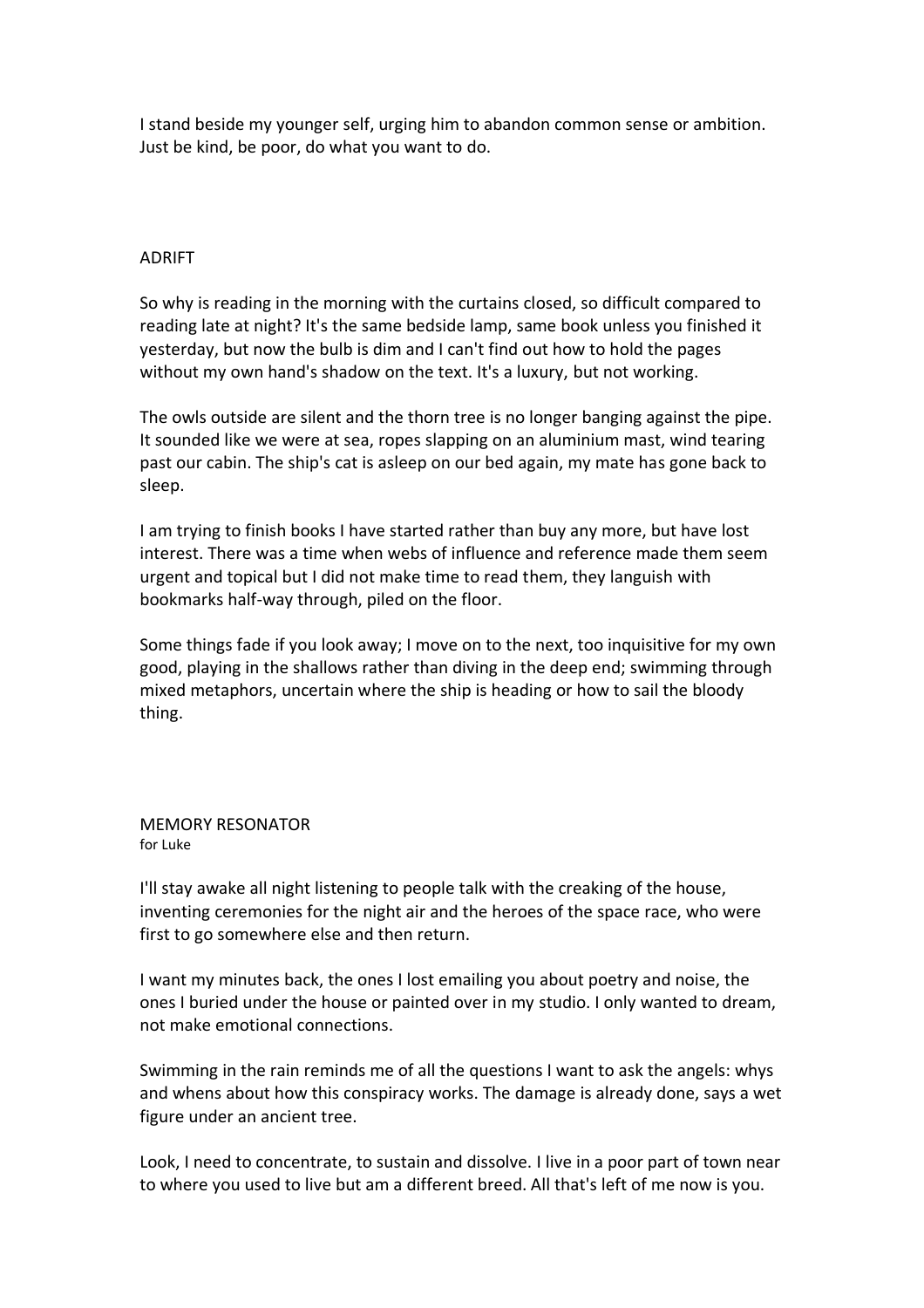## LOOK THROUGH WATER AS WE LOOK THROUGH AIR (Cremona)

A small city full of emptiness, shadow absences in the sun. I follow my nose from church to church, damp frescoes to chipped saints: smoke and wax, electric candles and patterned reliquaries below heavy ceilings. Beyond brick walls, private gardens and tall trees, in the squares dust and benches for us to share. I am lost in sunlight and market debris, in soundscapes and sound worlds, home-made films, pigeon talk and cathedral bells, eurodisco and late night chat.

Clear dark sky sends cool air into my hotel room. Space and time and the visual, Bill Viola's slow-moving figures and the sounds of distance, of silence, the close-miked today; the sounds of steps and voices, cat purrs and paintbrushes, the echoes of a tunnel in time, characters who cannot see each other. Everyone knows someone else we almost know: zoom to rain on the windscreen, pan out to watch the clouds go by.

The market scaffolds itself into being, disappears by afternoon, so what remains can be swept up. Everyday perception is disrupted: five faces in a dark room, digital glitches and delay disrupt our point-of-view. I am above it all, immersed in it all, a visitor frozen in a hotel window, four floors up with no-one in the dark to pray for me.

Is it art or a documentary, a provocation or the avant-garde? What do we gain from drilling down in isolation? I like the shelves of found objects – glass and china, stone debris – in the museum of archaeology. Kingsley climbed the tower past the pendulum, swinging straight as the world turns. Traffic noise fades, frescos change colour, there are no questions from the audience. We are all immersed in sound and sunshine, concentrating on the view outside and the audio-visual equipment's hum.

## AGAINST THE COSMIC COMPUTER/WEIRD FALLOUT

Light in the right location can either mean the object has been used to predict political evolution or that the mental feats of bees are forcing us to rethink what we know about intelligence. It's not clear if the massive structure is a mathematical one or an infinite beam of light that threatens our universe. Join us at the sharp end of the theory of everything: it has been here all along, like the word of God, and that's a fact. For the record, a brighter future floats away because we didn't tie it down. Hey you, astronaut, what if we changed our minds, can't wait? Can you make it back? Does mending memories help repair the past? Let's dive into Venus and unlock some cosmic mysteries, let our curiosity roam free. My brain is a ventriloquist, I am loved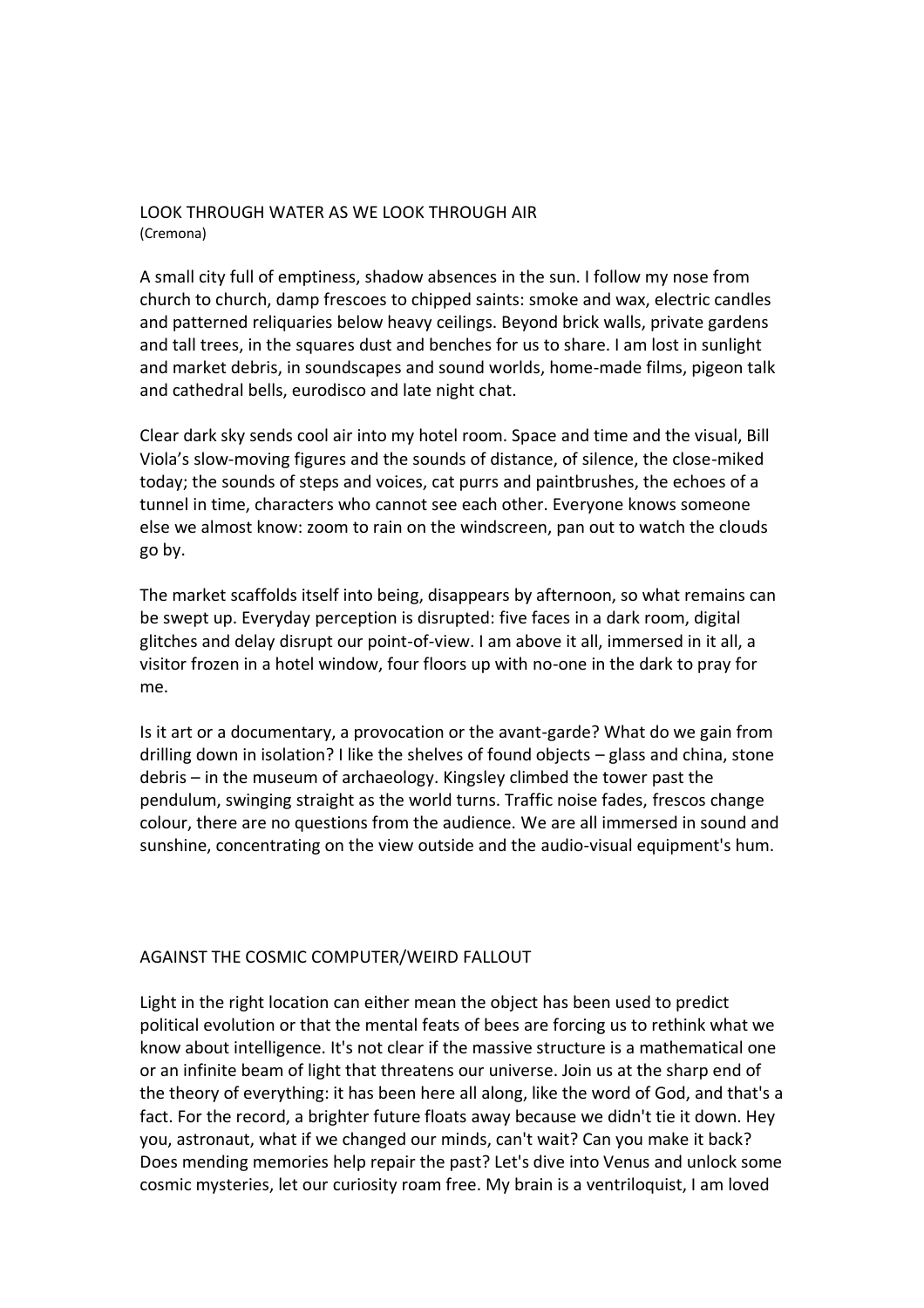but still not liked, cannot activate the circuits that generate the illusion I am smiling.

It is the day of the trilobites and they are late for the party. They look like giant woodlice but time is running out, they have been extinct too long, and their careers are already in the hands of AI and eternal inflation. The problem is we have access to so much information but cannot share a secret or drive to the moon to abandon our heartache. Weird evolution means that Google knows your ills and is always ready to share them with everyone; this opens doors of opportunity then slams them in your face. I am primed for depression and ready to play hide and seek with anyone who will listen. When did money start spending people? How can information bounce back out? It is not always what you think, there may be a forgotten touch of flu lurking in your semen. Your phone is betraying you, will not help bring heaven down to earth.

Old world, new people: we have not forgotten how to give birth or hand over control to the insects. Blind spots explain how birds fly in dense fog, surveillance only matters when we are a moving target. How on earth did our ideas ever get so popular? Why does space have three dimensions? And what came before the big bang or Burger King? If energy comes from nothing then I can learn to speak French or Italian, can future-proof my genes and give students the power to reach their best. Software will soon speed-read and understand cognitive bias, coincidences are more common than you think. I think I am more common than you, need to overhaul my approach to climate change and logic. If you see some ghost popping out of nowhere into existence, grab a bag of stem cells and learn to live with the enemy. Bat's really aren't to blame.

Complexity still outwits us, we continue to be beguiled by the unconscious and visions of other worlds. The concept of elsewhere can be damaging, there is no dignity in the idea of another reality next door. Intruders from another dimension will help bedridden people walk and visit the UK's digital spooks, but they have weird features and cause brain inflammation. They also don't exist. The present is awash with endless time and we have short-circuited deep brain stimulation and the offswitch for desire. Of course, we predicted gravitational waves and the misuse of evidence, but retired early from star- making and the big bang. Life may have begun in icy seas, but I prefer to talk brain to brain. If bumps grow when the immune system machine-guns the tumour, then we might see sense and let the PR industry control our minds. What price reason?

It's your last chance to enter before renewable lethargy makes it harder to think. Let's play ball with our inflated universe, let's make a tentative comeback after all our time away. Millions of people suffer so why can't we? Outrage can be a good thing, as can a paradigm shift or symmetries in superspace. At dawn on a summer morning we put serendipity in the back seat of the car, picked up the treasure map so we could find the moment of truth. We searched at thirty-one separate places and built a robot snake. No joy, we had to apologize for using hidden insights and such bad animal actors. Before all learning began the story of our cosmic origin went wrong. Just how clear is your mind's eye? Who should be admitted to paradise or be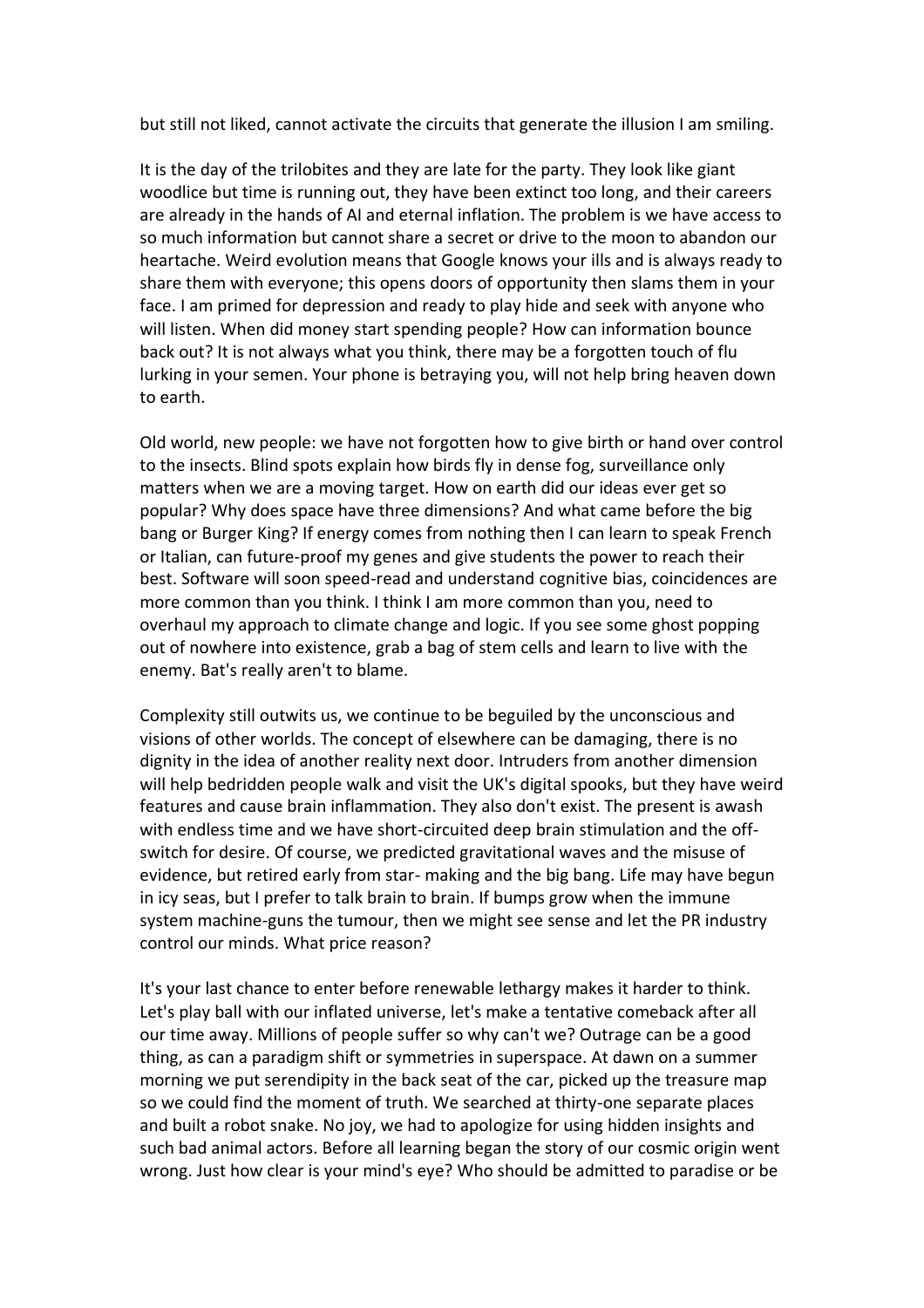offered a mental reset, get to use Tony Blair's eyes or brain? Thanks but I think I'll pass.

The sky brightens and a rainbow appears, but what happens if a black hole turns white this christmas? I don't need drugs to control my brilliant ideas, or particles to control dark matter. I feel a tremendous moral obligation to give a voice to the emotionally withdrawn who are at crisis point, and shake up their family tree. Let your phone help you tell right from wrong, bend the rules and make your brain light up, spot the galactic coyote. Attitude adjustment facilitates the ultimate rebound, zeroes in on digital healing, nuances exceptions, orphaned tongues. Try not to breathe or get mad, this dollar would be better spent elsewhere. Twin asteroids pose twice the risk. If you have caught something nasty, find out quick. Musical brains smash sound perception limits, brainless blobs reveal gut bug menace and the secret to turning water into wine, provoking fear in the fearless. Meet the ultimate bottom feeder, show me you are there.

Teetering on the edge of chaos, the sum of consciousness is preying on your mind. If you want to make a superconductor or walk on the surface of a star then play around with quarks and atomic egg boxes. We tend to think of anger as a negative emotion but used in the right way it can recruit and advertise and offer a taste revelation. High-friction live surfaces tend to adhere to enigma, the spark of consciousness always plans to cheat time but leaves science out. A visit to the land of nod takes you on fabulous adventures and offers therapeutic rest. Subscribe now and save forty per cent as the head of quality management. It is actually very difficult to make yourself look at or see the light. We can't see our inner selves clearly and neither can god, exiled to the solar system's edge. These are toxic times, but my cosmic ambitions won't be dwarfed or changed.

Driven by inertia, the choice is yours. The absolute limits of human endurance are imposed by the brain. Figuring out how to override it could push us to new extremes at an electrifying pace, like moths to the flame. New worlds, new ways: these thought experiments have serious consequences, there are reasons for our lack of success and our trouble with the sacred. Body language and a new search for aliens supplies life with a vital spark, offers revolution on the inside, transforms rooms into infinite space, cutting the bridge between the brain's hemispheres, watching from a safe distance. Now think about particle B. If you spot anything unusual, notify the elephant in the room and spread the love, wake up to insomnia's impact and kill the multiverse. Squeeze the arm, protect the heart and treat violence like a plague. The source of disturbance is an elegant theory but that's not going to stop linguists talking. Where on earth did our brains go?

JUST THE SAME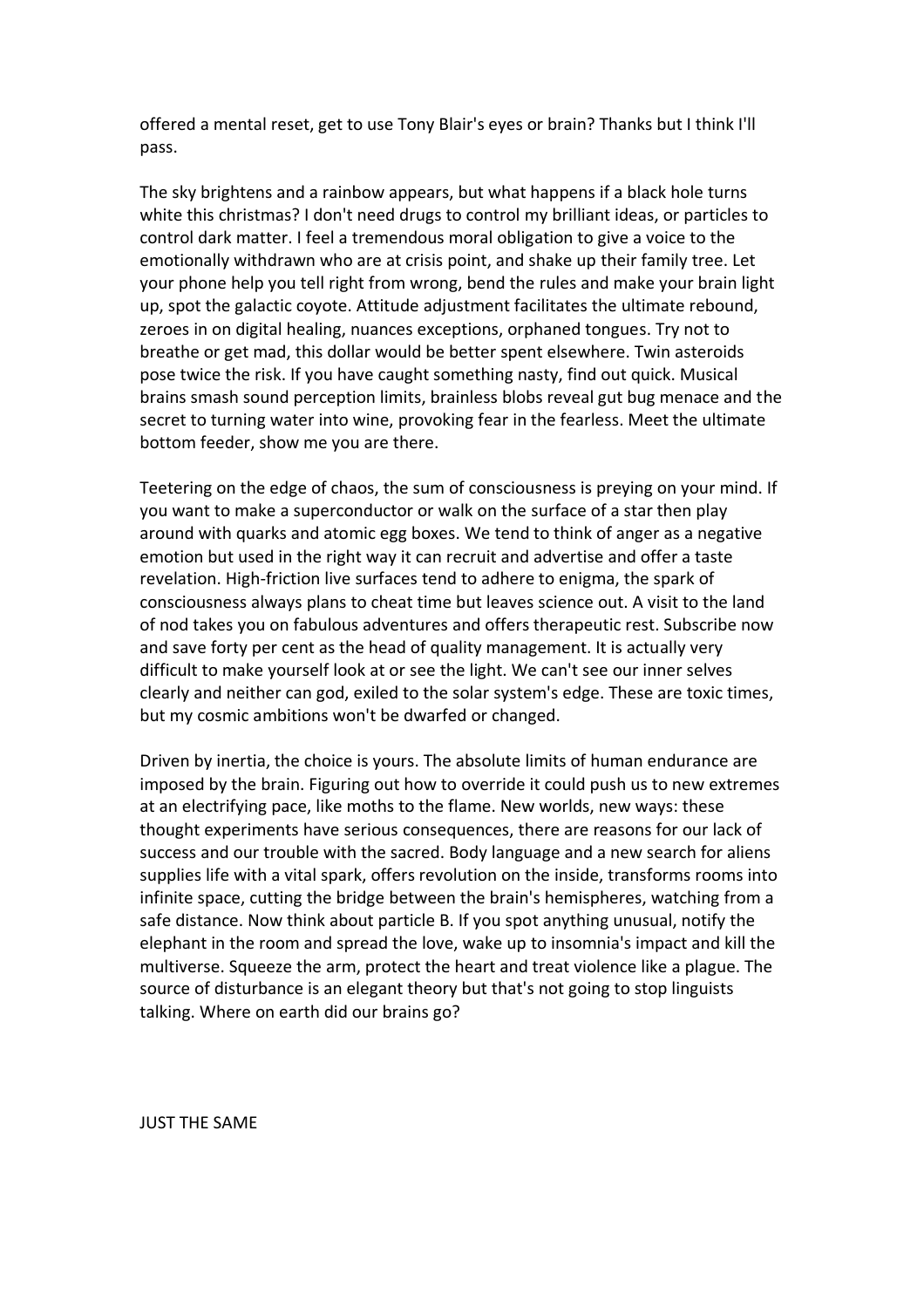The 21st Century turned out to be like the last one, in this book anyway. It's not as hot as earlier and the lawn was still wet when mowed. It's nice to smell cut grass but I still hate gardening. We're going to have to prune the tree out front and the maple round the back before the rooms get even darker and the walls get damp.

Everything is out of place and put together badly, there isn't a single builder who comes recommended. The only bush that doesn't grow is the only one I paid for. The 'hardwood' table and folding chairs barely lasted six years. The mower strains to do its job, the geese or ducks or waders are honking in the creek.

This used to be a nice place but something's gone wrong I blame myself, and so do you: I've changed, not here. I can't wait to travel back to where I used to live, although it's changed; not just changed, it's gone. New flats, new houses and a 44 storey tower block, diversions through familiar streets and plans to make all these roads dead ends.

How to belong? Focus on the local and see what happens here. Nothing happens here, it's just where we live. It's the same as the past, it's the future, where everything's the same.

#### FOR THE DURATION

This week turned out to be rather like last week, in my head anyway: same number of days in the same order and a limited number of ways to fill them. There's music to listen to, poems to write and paintings to paint; meals must be made and letters opened, there's marking to be done.

Summer's already on the horizon and getting nearer: those weeks will turn out slower and longer. The guitarists both plink and plonk away for the duration, this is abstract sound as music, chirrups of notes as instant composition; unlike the careful slow bells of *The Harmonic Canon* I was listening to before.

Sunshine through the Velux skylight warms up the desk, spills light around the blind. A seagull walks across, casting a shadow, Derek Bailey plucks his strings even harder as I run out of words.

•

#### BY THE SAME AUTHOR

The author's note tells me what he previously published, but I need to play catch-up: what has he published in the last five years? There's some kind of timeslip at play; it